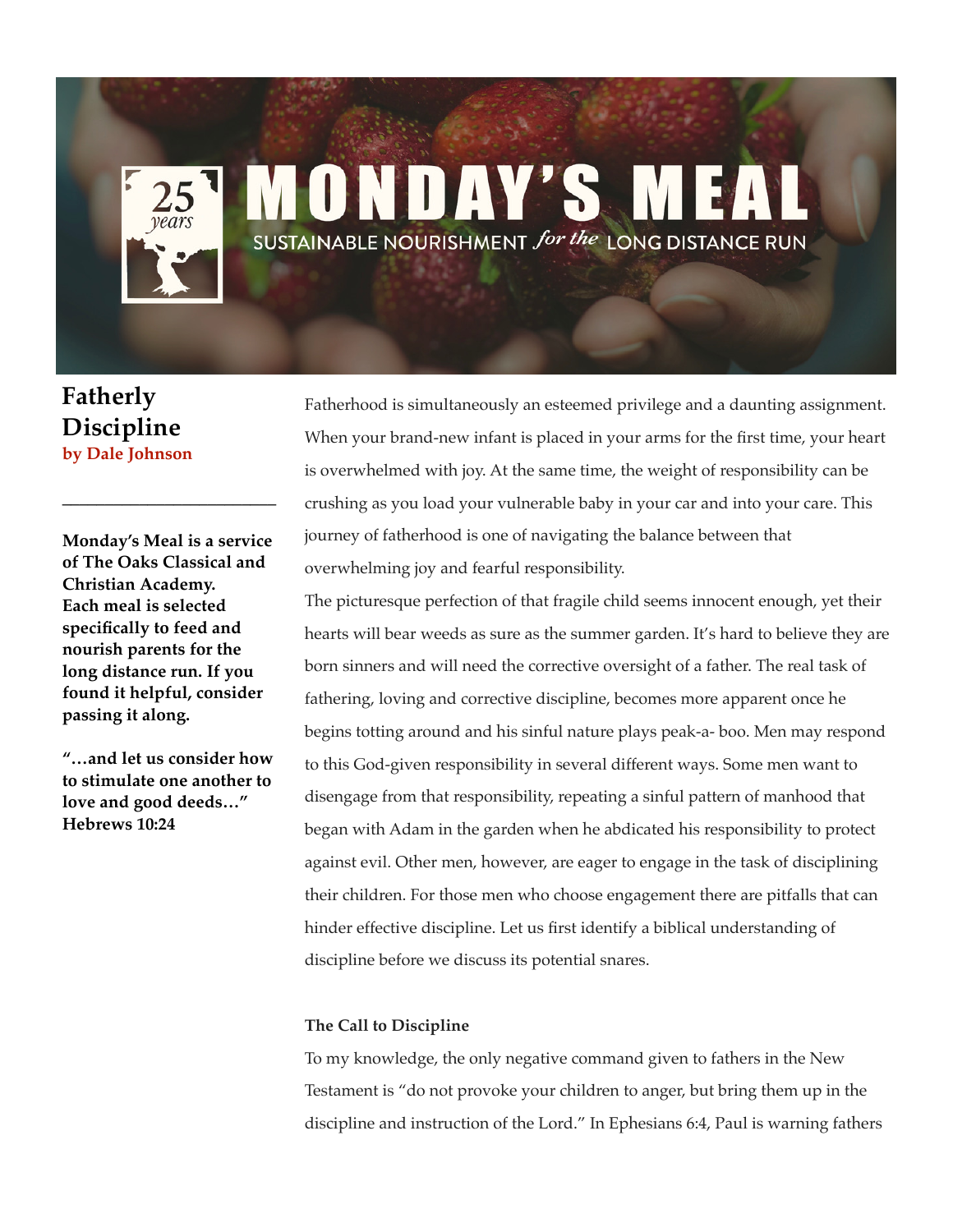of a most pressing obstruction to the maturity of their children; provocation to anger. The path to maturity for a child is paved with godly discipline and instruction. Based on common practices, we often interpret this passage simply to mean we need to spank our kids and bring them to church. While church attendance is a priority, we must cease to consider it enough when it comes to instructing our children. Similarly, discipline is not limited to spanking, but rather embodies the idea of enculturation. Deuteronomy 6 prescribes fatherly teaching that consumes mundane daily life in order to instill a Godward orientation within the child. The child should be encouraged to think of all knowledge and life experiences with a keen view to God's perspective. We are to train them to be wise according to the kingdom of God rather than the worldly wisdom with which we are so tainted. As J.C. Ryle reminds us, "The time is short, the fashion of this world passeth away. He that hath trained his children for heaven, rather than for earth, for God, rather than for man, he is the parent that will be called wise at last." (Ryle, 9) Discipline encompasses the call of Deuteronomy 6 to be with our children and consistently point them toward a Godward orientation. Not only does this take intentional fatherly action, but we must also address several temptations that will hinder effective discipline.

#### **Snares of Effective Discipline**

#### **Anger**

Satisfied that you are at least trying to be involved, the flesh is religiously appeased when you engage your children out of anger. The evil one is best at tempting believers to do the right things in the wrong ways. Unfortunately, there are many ways to provoke a child to anger and many dangers as a result. Provoking a child to anger can sever the relational heart strings between father and child. The devastation of the distance this brings between the father and child is broken trust, often resulting in a child who is more likely to rebel against his father's instructions rather than turning his ear toward his words. (Proverbs 4:20)

We are tempted to discipline out of anger when we want to impart truth to our children without grace. Sinfully, we often care more that our message is heard rather than understood. The child will tend toward conforming outwardly, but inwardly builds disdain toward parental authority and instruction. This may lead your child toward legalism, but not heart transformation.

The flip side of that coin is to discipline with extreme grace minus truth. This is a veiled hatred toward the child, choosing rather to keep him momentarily comfortable in his foolishness. Being ignorant of the truth and accustomed to following his own pleasures the child tends to rebel against God's loving commands or instruction provided by those acting in authority over him. Either of these two pitfalls provoke a child to anger and hinder the effective discipline of their foolish hearts. (Proverbs 22:15)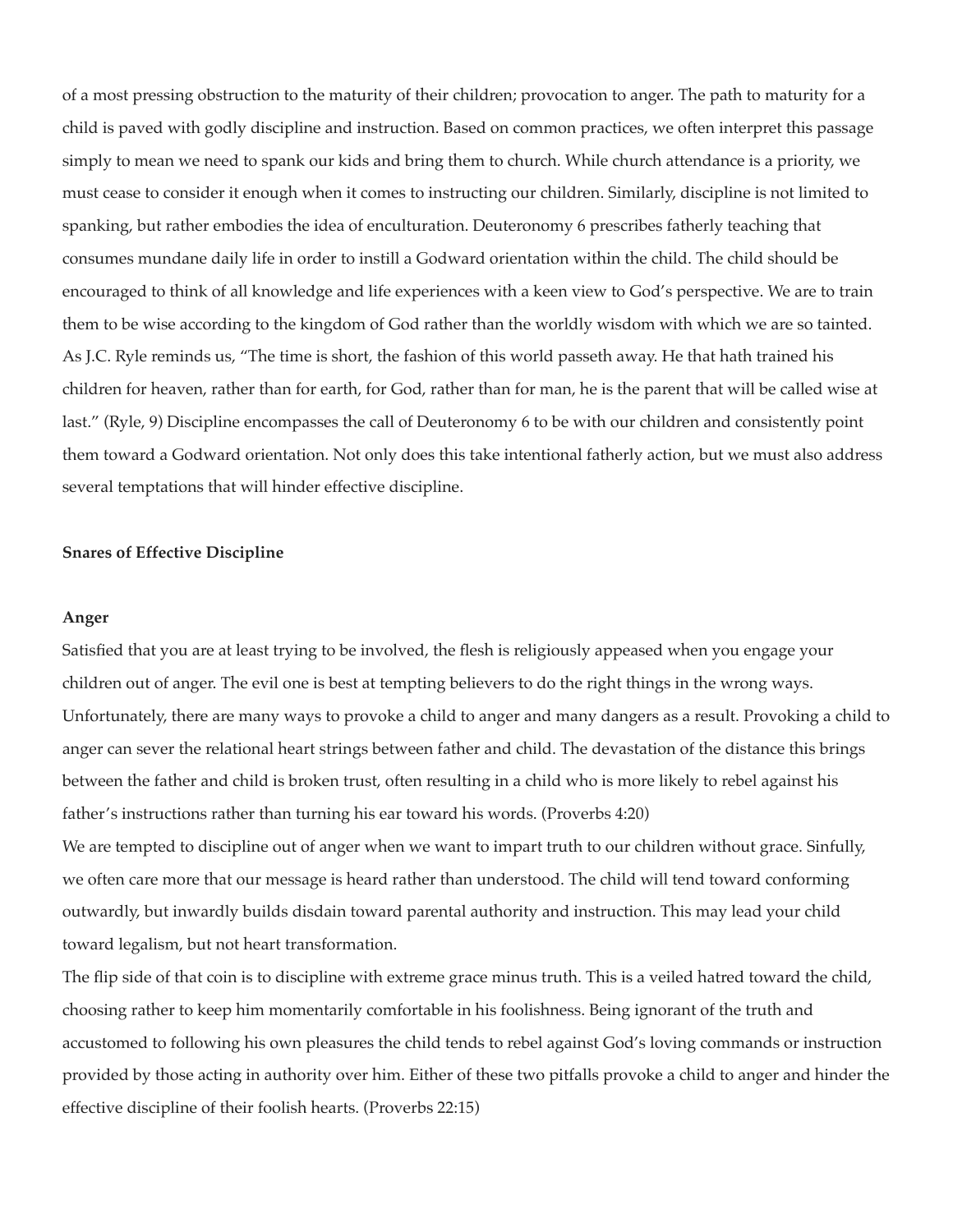#### **Self-Delight**

Our discipline is always out of delight, but is that delight in the child or in yourself? Discipline motivated by love demonstrates delight in the child (Proverbs 3:12). However, genuine fatherly concern for our children is often tainted by our selfish pride. A father may be tempted to discipline a child for getting in the way of his own selfish desires, rather than for a particular disobedience. When we discipline from delight in our own way we respond in anger toward our child for hindering our self-pleasure. Death to self dismantles the father's flesh desires in order to discipline out of delight for the child's well-being.

#### **Self-Preservation**

Ironically, a father's use of anger to control or tame his child is a demonstration of his lack of self-control. That rotten fruit is born from the seed of self-preservation. In many cases we are trying to preserve our perception of ourselves as a wonderful father. As J.C. Ryle warns, "This is pre-eminently a point in which men can see the faults of their neighbours more clearly than their own." (Ryle, The Duties of Parents, 2) We are often blind to our own faults in this area.

It is not unusual for children to act like children in public; they spill drinks at tables, throw tantrums with impeccable timing, and disobey when crowds are watching. Those moments unveil a glimpse into a reality with which we would rather not deal, so we dearly cling to faulty thoughts that we are nearly perfect parents and that our kids are reflections of that perfection. In order to preserve that deeply jaded view of ourselves we respond to our kids out of anger, not caring so much to correct their misbehavior, but rather to preserve a reputation of our imagination built out of pride.

#### **Discipline Like the Father**

I wish I had a more difficult time thinking of illustrations of my own failures as a father. But the truth of the matter is the struggle against our own flesh is a real and consistent battle. Thankfully, our Heavenly Father demonstrates loving discipline for earthly fathers. God gave himself for our good not to improve his own status, but to restore us. In the same way, our discipline is for the sake of the child and not primarily for the sake of the parent.

#### **Discipline in Kindness**

The wrath of God is not the primary motivation that leads us to true change. Understanding the wrath of God is critical to grasping the depth of God's kindness in Christ. It is, however, God's kindness that leads us to repentance (Romans 2:4). As a father, kindness toward our children shepherds true heart and mind change. Pervasive kindness keeps a child's heart open to instruction (Proverbs 16:21).